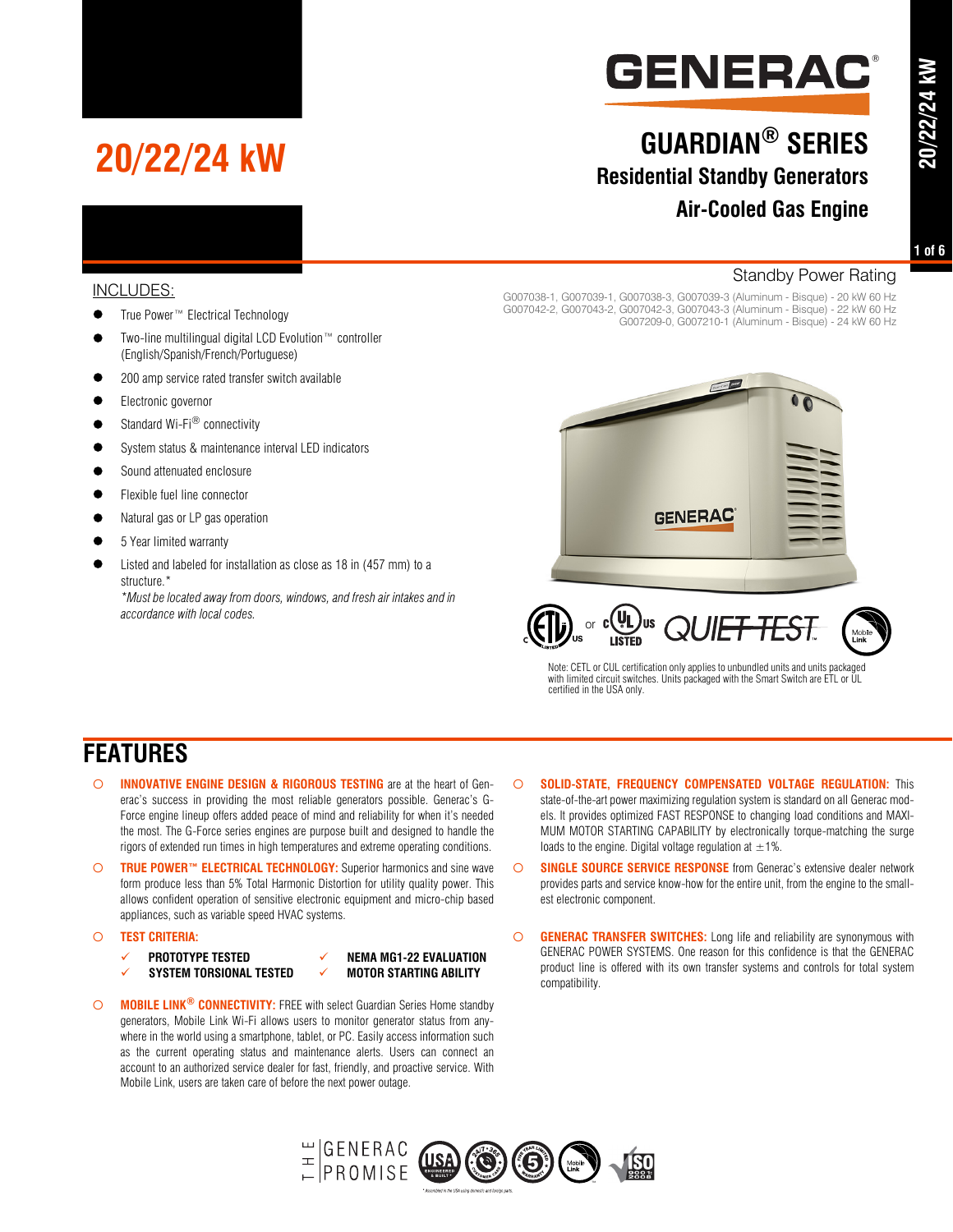**2 of 6**

### **Engine**

- Generac G-Force design Maximizes engine "breathing" for increased fuel efficiency. Plateau honed cylinder walls and plasma moly
- "Spiny-lok" cast iron cylinder walls
- **Electronic ignition/spark advance**
- Full pressure lubrication system
- $\bullet$  Low oil pressure shutdown system
- $\bullet$  High temperature shutdown

#### **Generator**

- $\bullet$  Revolving field
- 
- $\bullet$  Displaced phase excitation
- Automatic voltage regulation
- UL 2200 listed For your safety.

### **Transfer Switch (if applicable)**

- 
- 
- 
- 

#### **Evolution™ Controls**

- 
- 
- 
- 
- 
- 
- 
- 
- 
- 
- 
- 

#### **Unit**

- 
- 
- 

## **20/22/24 kW Features and Benefits**

**GENERA(** 

®

|                                        | rings help the engine run cooler, reducing oil consumption and resulting in longer engine life.                                                                                 |
|----------------------------------------|---------------------------------------------------------------------------------------------------------------------------------------------------------------------------------|
| • "Spiny-lok" cast iron cylinder walls | Rigid construction and added durability provide long engine life.                                                                                                               |
| • Electronic ignition/spark advance    | These features combine to assure smooth, quick starting every time.                                                                                                             |
| • Full pressure lubrication system     | Pressurized lubrication to all vital bearings means better performance, less maintenance, and longer engine<br>life. Now featuring up to a 2 year/200 hour oil change interval. |
| • Low oil pressure shutdown system     | Shutdown protection prevents catastrophic engine damage due to low oil.                                                                                                         |
| ● High temperature shutdown            | Prevents damage due to overheating.                                                                                                                                             |
| ìenerator                              |                                                                                                                                                                                 |
| • Revolving field                      | Allows for a smaller, light weight unit that operates 25% more efficiently than a revolving armature generator                                                                  |
| • Skewed stator                        | Produces a smooth output waveform for compatibility with electronic equipment.                                                                                                  |
| • Displaced phase excitation           | Maximizes motor starting capability.                                                                                                                                            |
| • Automatic voltage regulation         | Regulating output voltage to $\pm$ 1% prevents damaging voltage spikes.                                                                                                         |
|                                        |                                                                                                                                                                                 |

Fully automatic Transfers vital electrical loads to the energized source of power.

- NEMA 3R Can be installed inside or outside for maximum flexibility.
	- Integrated load management technology Capability to manage additional loads for efficient power management.
	- Remote mounting more monotonical movement of the Mounts near an existing distribution panel for simple, low-cost installation.

AUTO/MANUAL/OFF illuminated buttons Selects the operating mode and provides easy, at-a-glance status indication in any condition.

- Two-line multilingual LCD entitled as the Provides homeowners easily visible logs of history, maintenance, and events up to 50 occurrences.
- Sealed, raised buttons states and the Smooth, weather-resistant user interface for programming and operations.
- Utility voltage sensing Constantly monitors utility voltage, setpoints 65% dropout, 80% pick-up, of standard voltage.
	- Generator voltage sensing example and the home. Constantly monitors generator voltage to verify the cleanest power delivered to the home.
	- Utility interrupt delay entirely and the Prevents nuisance start-ups of the engine, adjustable 2-1500 seconds from the factory default setting of 5 seconds by a qualified dealer.
- Engine warm-up Verifies engine is ready to assume the load, setpoint approximately 5 seconds.
	- Engine cool-down Allows engine to cool prior to shutdown, setpoint approximately 1 minute.
	- Programmable exercise Operates engine to prevent oil seal drying and damage between power outages by running the generator for 5 minutes every other week. Also offers a selectable setting for weekly or monthly operation providing flexibility and potentially lower fuel costs to the owner.
	- Smart battery charger **Delivers** charge to the battery only when needed at varying rates depending on outdoor air temperature. Compatible with lead acid and AGM-style batteries.
- Main line circuit breaker exercise to the Protects generator from overload.
- Electronic governor example and the Maintains constant 60 Hz frequency.

 SAE weather protective enclosure Sound attenuated enclosures ensure quiet operation and protection against mother nature, withstanding winds up to 150 mph (241 km/h). Hinged key locking roof panel for security. Lift-out front for easy access to all routine maintenance items. Electrostatically applied textured epoxy paint for added durability. Enclosed critical grade muffler Quiet, critical grade muffler is mounted inside the unit to prevent injuries.

Small, compact, attractive example of the Makes for an easy, eye appealing installation, as close as 18 in (457 mm) away from a structure.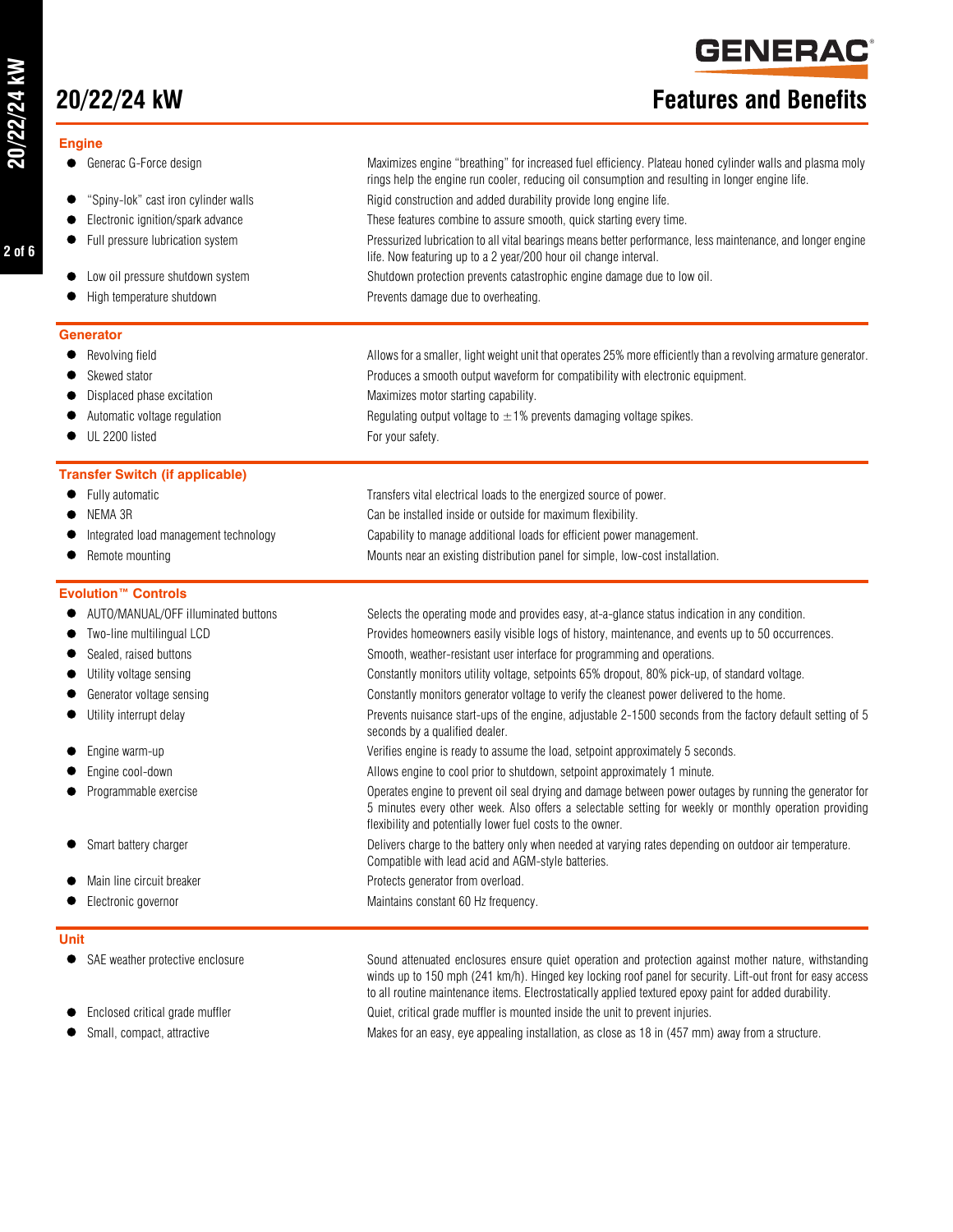# **GENERAD**

## **20/22/24 kW Features and Benefits**

#### **Installation System**

- 
- 

#### **Connectivity (Wi-Fi equipped models only)**

- 
- 
- 
- Monthly report with previous month's activity Detailed monthly reports provide historical generator information.
- Ability to view generator battery information Built in battery diagnostics displaying current state of the battery.
- 

● 14 in (35.6 cm) flexible fuel line connector Listed ANSI Z21.75/CSA 6.27 outdoor appliance connector for the required connection to the gas supply piping.

- Integral sediment trap <br>
Meets IFGC and NFPA 54 installation requirements.
- Ability to view generator status Monitor generator with a smartphone, tablet, or computer at any time via the Mobile Link application for complete peace of mind.
- Ability to view generator Exercise/Run and Total Hours Review the generator's complete protection profile for exercise hours and total hours.
- Ability to view generator maintenance information Provides maintenance information for the specific model generator when scheduled maintenance is due.
	- -
- Weather information Provides detailed local ambient weather conditions for generator location.

®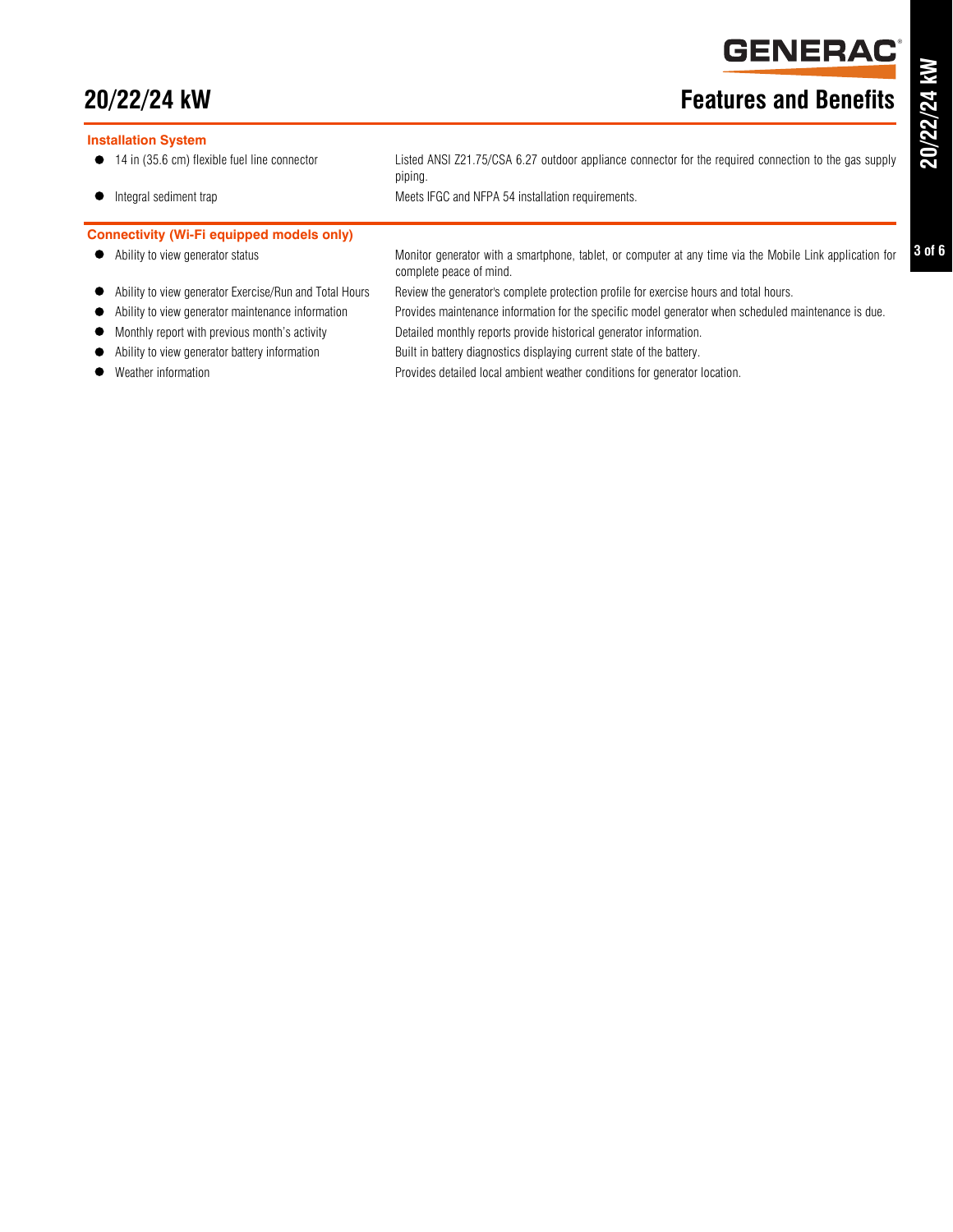# **20/22/24 kW Specifications**

# **GENERAC**

| Generator                                                                                                                                                                                                   |                                   |                                                                                            |                                                                                                                                                                                                                                       |                                   |                                   |
|-------------------------------------------------------------------------------------------------------------------------------------------------------------------------------------------------------------|-----------------------------------|--------------------------------------------------------------------------------------------|---------------------------------------------------------------------------------------------------------------------------------------------------------------------------------------------------------------------------------------|-----------------------------------|-----------------------------------|
| Model                                                                                                                                                                                                       | G007038-1<br>G007039-1<br>(20 kW) | G007042-2<br>G007043-2<br>(22 kW)                                                          | G007038-3<br>G007039-3<br>(20 kW)                                                                                                                                                                                                     | G007042-3<br>G007043-3<br>(22 kW) | G007209-0<br>G007210-1<br>(24 kW) |
| Rated maximum continuous power capacity (LP)                                                                                                                                                                | 20,000 Watts*                     | 22,000 Watts*                                                                              | 20,000 Watts*                                                                                                                                                                                                                         | 22,000 Watts*                     | 24,000 Watts*                     |
| Rated maximum continuous power capacity (NG)                                                                                                                                                                | 18,000 Watts*                     | 19.500 Watts*                                                                              | 18,000 Watts*                                                                                                                                                                                                                         | 19.500 Watts*                     | 21,000 Watts*                     |
| Rated voltage                                                                                                                                                                                               |                                   |                                                                                            | 240                                                                                                                                                                                                                                   |                                   |                                   |
| Rated maximum continuous load current - 240 volts (LP/NG)                                                                                                                                                   | 83.3 / 75.0                       | 91.7 / 81.3                                                                                | 83.3 / 75.0                                                                                                                                                                                                                           | 91.7 / 81.3                       | 100/87.5                          |
| <b>Total Harmonic Distortion</b>                                                                                                                                                                            |                                   |                                                                                            | Less than 5%                                                                                                                                                                                                                          |                                   |                                   |
| Main line circuit breaker                                                                                                                                                                                   | 90 amp                            | 100 amp                                                                                    | 90 amp                                                                                                                                                                                                                                | 100 amp                           | 100 amp                           |
| Phase                                                                                                                                                                                                       |                                   |                                                                                            | $\mathbf{1}$                                                                                                                                                                                                                          |                                   |                                   |
| Number of rotor poles                                                                                                                                                                                       |                                   |                                                                                            | $\overline{c}$                                                                                                                                                                                                                        |                                   |                                   |
| Rated AC frequency                                                                                                                                                                                          |                                   |                                                                                            | 60 Hz                                                                                                                                                                                                                                 |                                   |                                   |
| Power factor                                                                                                                                                                                                |                                   |                                                                                            | 1.0                                                                                                                                                                                                                                   |                                   |                                   |
| Battery requirement (not included)                                                                                                                                                                          |                                   | 12 Volts, Group 26R 540 CCA minimum or Group 35AGM 650 CCA minimum                         |                                                                                                                                                                                                                                       |                                   |                                   |
| Unit weight (lb / kg)                                                                                                                                                                                       | 448 / 203                         | 466 / 211                                                                                  | 436 / 198                                                                                                                                                                                                                             | 445 / 202                         | 455 / 206                         |
| Dimensions (L x W x H) in / cm                                                                                                                                                                              |                                   |                                                                                            | 48 x 25 x 29 / 121.9 x 63.5 x 73.7                                                                                                                                                                                                    |                                   |                                   |
| Sound output in dB(A) at 23 ft (7 m) with generator operating at normal load**                                                                                                                              | 67                                | 67                                                                                         | 67                                                                                                                                                                                                                                    | 67                                | 67                                |
| Sound output in dB(A) at 23 ft (7 m) with generator in Quiet-Test™ low-speed exercise mode**                                                                                                                | 55                                | 57                                                                                         | 55                                                                                                                                                                                                                                    | 57                                | 57                                |
| Exercise duration                                                                                                                                                                                           |                                   |                                                                                            | 5 min                                                                                                                                                                                                                                 |                                   |                                   |
| <b>Engine</b>                                                                                                                                                                                               |                                   |                                                                                            |                                                                                                                                                                                                                                       |                                   |                                   |
| Engine type                                                                                                                                                                                                 |                                   |                                                                                            | <b>GENERAC G-Force 1000 Series</b>                                                                                                                                                                                                    |                                   |                                   |
| Number of cylinders                                                                                                                                                                                         |                                   |                                                                                            | $\overline{2}$                                                                                                                                                                                                                        |                                   |                                   |
| Displacement                                                                                                                                                                                                |                                   |                                                                                            | 999 cc                                                                                                                                                                                                                                |                                   |                                   |
| Cylinder block                                                                                                                                                                                              |                                   |                                                                                            | Aluminum w/ cast iron sleeve                                                                                                                                                                                                          |                                   |                                   |
| Valve arrangement                                                                                                                                                                                           |                                   |                                                                                            | Overhead valve                                                                                                                                                                                                                        |                                   |                                   |
| Ignition system                                                                                                                                                                                             |                                   |                                                                                            | Solid-state w/ magneto                                                                                                                                                                                                                |                                   |                                   |
| Governor system                                                                                                                                                                                             |                                   |                                                                                            | Electronic                                                                                                                                                                                                                            |                                   |                                   |
| Compression ratio                                                                                                                                                                                           |                                   |                                                                                            | 9.5:1                                                                                                                                                                                                                                 |                                   |                                   |
| Starter                                                                                                                                                                                                     |                                   |                                                                                            | 12 VDC                                                                                                                                                                                                                                |                                   |                                   |
| Oil capacity including filter                                                                                                                                                                               |                                   |                                                                                            | Approx. 1.9 gt / 1.8 L                                                                                                                                                                                                                |                                   |                                   |
| Operating rpm                                                                                                                                                                                               |                                   |                                                                                            | 3,600                                                                                                                                                                                                                                 |                                   |                                   |
| Fuel consumption                                                                                                                                                                                            |                                   |                                                                                            |                                                                                                                                                                                                                                       |                                   |                                   |
| Natural gas<br>ft <sup>3</sup> /hr (m <sup>3</sup> /hr)                                                                                                                                                     |                                   |                                                                                            |                                                                                                                                                                                                                                       |                                   |                                   |
| 1/2 Load                                                                                                                                                                                                    | 204 (5.78)                        | 228 (6.46)                                                                                 | 164 (4.64)                                                                                                                                                                                                                            |                                   | 203(5.75)                         |
| <b>Full Load</b>                                                                                                                                                                                            | 301 (8.52)                        | 327 (9.26)                                                                                 | 287 (8.13)                                                                                                                                                                                                                            |                                   | 306(8.66)                         |
| ft <sup>3</sup> /hr (gal/hr) [L/hr]<br>Liquid propane                                                                                                                                                       | 87 (2.37) [8.99]                  | $92(2.53)$ [9.57]                                                                          | 86 (2.36) [8.95]                                                                                                                                                                                                                      |                                   | 92 (2.53) [9.57]                  |
| 1/2 Load<br>Full Load                                                                                                                                                                                       |                                   | 130 (3.56) [13.48] 142 (3.90) [14.77] 136 (3.74) [14.15]                                   |                                                                                                                                                                                                                                       |                                   | 142 (3.90) [14.77]                |
| Note: Fuel pipe must be sized for full load. Required fuel pressure to generator fuel inlet at all load ranges - 3.5-7 in water column (0.87-1.74 kPa) for NG, 10-12 in water column (2.49-2.99 kPa) for LP |                                   |                                                                                            |                                                                                                                                                                                                                                       |                                   |                                   |
| gas. For BTU content, multiply ft <sup>3</sup> /hr x 2500 (LP) or ft <sup>3</sup> /hr x 1000 (NG). For Megajoule content, multiply m <sup>3</sup> /hr x 93.15 (LP) or m <sup>3</sup> /hr x 37.26 (NG).      |                                   |                                                                                            |                                                                                                                                                                                                                                       |                                   |                                   |
| <b>Controls</b>                                                                                                                                                                                             |                                   |                                                                                            |                                                                                                                                                                                                                                       |                                   |                                   |
| Two-line plain text multilingual LCD                                                                                                                                                                        |                                   |                                                                                            | Simple user interface for ease of operation.                                                                                                                                                                                          |                                   |                                   |
| Mode buttons: AUTO                                                                                                                                                                                          |                                   | Automatic start on utility failure. Weekly, Bi-weekly, or Monthly selectable exerciser.    |                                                                                                                                                                                                                                       |                                   |                                   |
| MANUAL                                                                                                                                                                                                      |                                   | Start with starter control, unit stays on. If utility fails, transfer to load takes place. |                                                                                                                                                                                                                                       |                                   |                                   |
| 0FF                                                                                                                                                                                                         |                                   |                                                                                            | Stops unit. Power is removed. Control and charger still operate.                                                                                                                                                                      |                                   |                                   |
| Ready to Run/Maintenance messages                                                                                                                                                                           |                                   |                                                                                            | Standard                                                                                                                                                                                                                              |                                   |                                   |
| Engine run hours indication                                                                                                                                                                                 |                                   |                                                                                            | Standard                                                                                                                                                                                                                              |                                   |                                   |
| Programmable start delay between 2-1500 seconds                                                                                                                                                             |                                   |                                                                                            | Standard (programmable by dealer only)                                                                                                                                                                                                |                                   |                                   |
| Utility Voltage Loss/Return to Utility adjustable (brownout setting)                                                                                                                                        |                                   |                                                                                            | From 140-171 V / 190-216 V                                                                                                                                                                                                            |                                   |                                   |
| Future Set Capable Exerciser/Exercise Set Error warning                                                                                                                                                     |                                   |                                                                                            | Standard                                                                                                                                                                                                                              |                                   |                                   |
| Run/Alarm/Maintenance logs                                                                                                                                                                                  |                                   |                                                                                            | 50 events each                                                                                                                                                                                                                        |                                   |                                   |
| Engine start sequence                                                                                                                                                                                       |                                   |                                                                                            | Cyclic cranking: 16 sec on, 7 rest (90 sec maximum duration).                                                                                                                                                                         |                                   |                                   |
| Starter lock-out                                                                                                                                                                                            |                                   |                                                                                            | Starter cannot re-engage until 5 sec after engine has stopped.                                                                                                                                                                        |                                   |                                   |
| Smart Battery Charger                                                                                                                                                                                       |                                   |                                                                                            | Standard                                                                                                                                                                                                                              |                                   |                                   |
| Charger Fault/Missing AC warning                                                                                                                                                                            |                                   |                                                                                            | Standard                                                                                                                                                                                                                              |                                   |                                   |
| Low Battery/Battery Problem Protection and Battery Condition indication                                                                                                                                     |                                   |                                                                                            | Standard                                                                                                                                                                                                                              |                                   |                                   |
| Automatic Voltage Regulation with Over and Under Voltage Protection                                                                                                                                         |                                   |                                                                                            | Standard                                                                                                                                                                                                                              |                                   |                                   |
| Under-Frequency/Overload/Stepper Overcurrent Protection                                                                                                                                                     |                                   |                                                                                            | Standard                                                                                                                                                                                                                              |                                   |                                   |
|                                                                                                                                                                                                             |                                   |                                                                                            |                                                                                                                                                                                                                                       |                                   |                                   |
| Safety Fused/Fuse Problem Protection                                                                                                                                                                        |                                   |                                                                                            | Standard<br>Standard                                                                                                                                                                                                                  |                                   |                                   |
| Automatic Low Oil Pressure/High Oil Temperature Shutdown<br>Overcrank/Overspeed (@ 72 Hz)/rpm Sense Loss Shutdown                                                                                           |                                   |                                                                                            |                                                                                                                                                                                                                                       |                                   |                                   |
|                                                                                                                                                                                                             |                                   |                                                                                            | Standard                                                                                                                                                                                                                              |                                   |                                   |
| High Engine Temperature Shutdown                                                                                                                                                                            |                                   |                                                                                            | Standard                                                                                                                                                                                                                              |                                   |                                   |
| Internal Fault/Incorrect Wiring protection                                                                                                                                                                  |                                   |                                                                                            | Standard                                                                                                                                                                                                                              |                                   |                                   |
| Common external fault capability<br>Field upgradable firmware                                                                                                                                               |                                   |                                                                                            | Standard                                                                                                                                                                                                                              |                                   |                                   |
|                                                                                                                                                                                                             |                                   |                                                                                            | Standard<br>**Sound levels are taken from the front of the generator. Sound levels taken from other sides of the generator may be higher depending on installation parameters. Bating definitions - Standby: Annlicable for supplying |                                   |                                   |

\*\*Sound levels are taken from the front of the generator. Sound levels taken from other sides of the generator may be higher depending on installation parameters. Rating definitions - Standby: Applicable for supplying emergency power for the duration of the utility power outage. No overload capability is available for this rating. (All ratings in accordance with BS5514, ISO3046 and DIN6271). \* Maximum kilovolt amps and current are<br>subj

**4 of 6**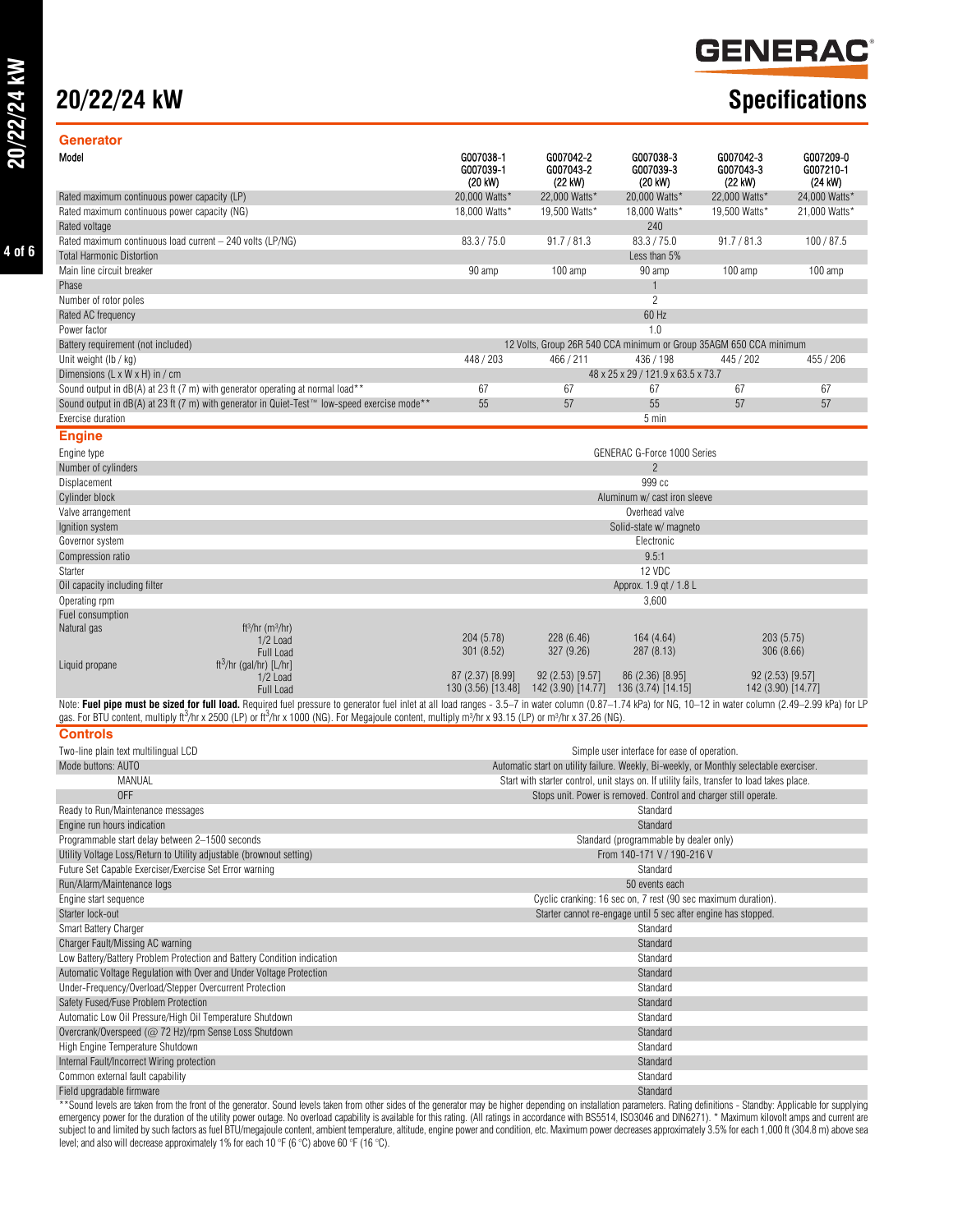## **20/22/24 kW** Switch Options

#### **Service Rated Automatic Transfer Switch Features**

- Intelligently manages up to four air conditioner loads with no additional hardware.
- Up to eight additional large (240 VAC) loads can be managed when used in conjunction with Smart Management Modules (SMMs).
- Electrically operated, mechanically-held contacts for fast, clean connections.
- $\bullet$  Main breakers are rated for 80% continuous load.
- 2-pole, 250 VAC contactors.
- Service equipment rated, dual coil design.
- Rated for both aluminum and copper conductors.
- Main contacts are silver plated or silver alloy to resist welding and sticking.
- NEMA/UL 3R aluminum outdoor enclosure allows for indoor or outdoor mounting flexibility.

### **Dimensions**

|    | 200 Amps 120/240, 1ø<br><b>Open Transition Service Rated</b> |       |       |                |      |
|----|--------------------------------------------------------------|-------|-------|----------------|------|
|    | Height                                                       |       | Width | Depth          |      |
|    | H1                                                           | Н2    | W1    | W <sub>2</sub> |      |
| in | 26.8                                                         | 30.1  | 10.5  | 13.5           | 6.9  |
| сm | 67.95                                                        | 76.43 | 26.67 | 34.18          | 17.5 |

| <b>Wire Ranges</b> |                |             |
|--------------------|----------------|-------------|
| Conductor Lug      | Neutral Lug    | Ground Lug  |
| $250$ MCM - $#6$   | 350 MCM - $#6$ | $2/0 - #14$ |

#### **Model G007039-1, G007039-3 (20 kW) G007043-2, G007043-3 (22 kW) G007210-1 (24 kW)** No. of poles 2 Current rating (amps) 200 Voltage rating (VAC) 120/240, 1Ø Utility voltage monitor (fixed)\* *-Pick-up -Dropout* 80% 65% Return to Utility\* Approx. 13 sec ETL or UL listed Standard Enclosure type NEMA/UL 3R Circuit breaker protected 22,000 Lug range 250 MCM - #6

\*Function of Evolution controller

Exercise can be set to weekly, bi-weekly, or monthly



**GENERAC**